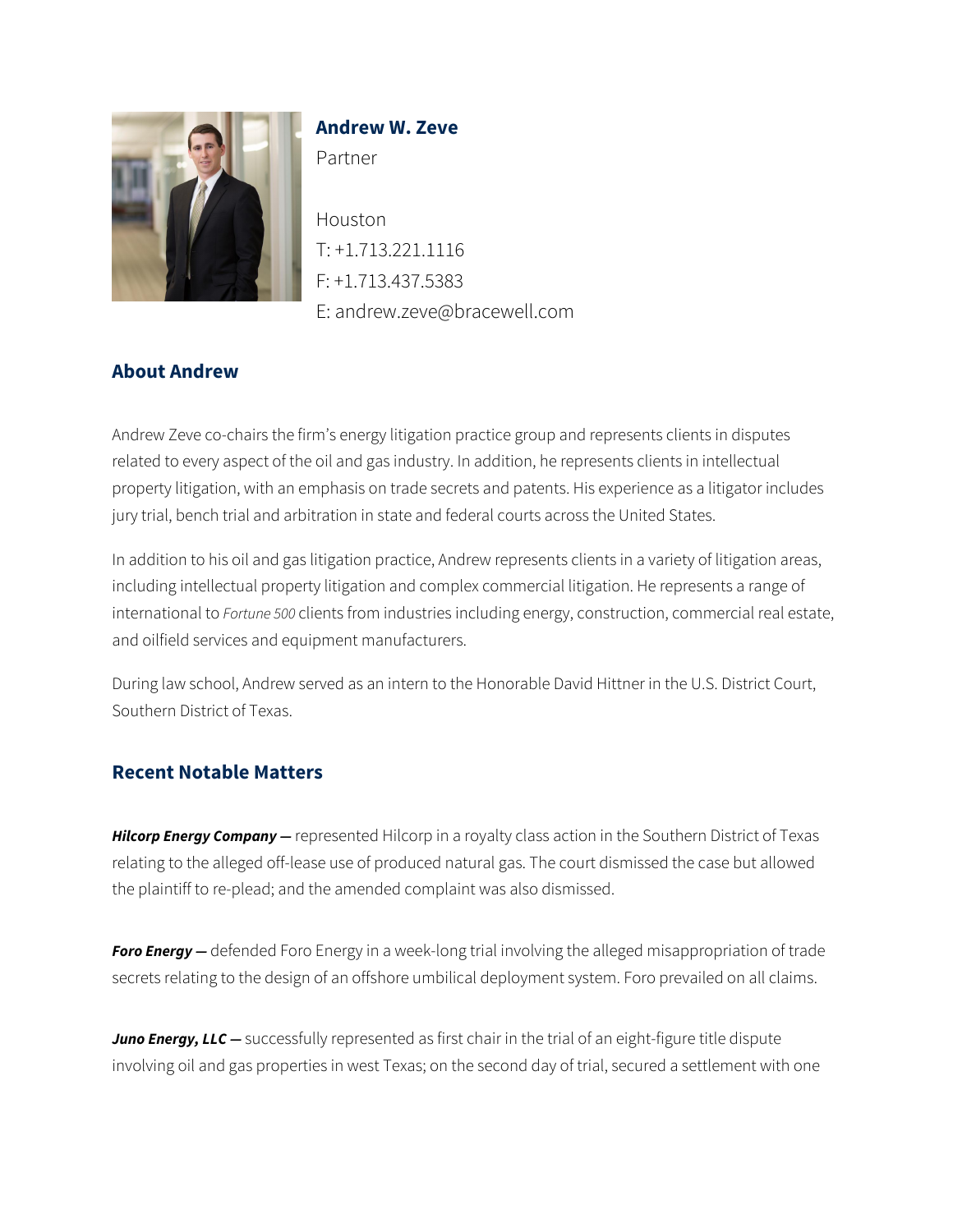party, but continued the trial against the other remaining party; after a week-long bench trial, the judge ruled immediately after closing arguments that Juno had title to the property

*Juniper Capital Advisors* — represented Juniper Capital in two matters claiming trade secret misappropriation related to potential oil and gas investments. In both matters, the plaintiffs' claims were dismissed – one on a motion to dismiss and the other on a motion for summary judgment after the plaintiff's expert opinions were excluded. In both matters, Juniper's counterclaims remained prior to settlement.

**Baker Hughes –** represented Baker Hughes in suit brought by German entity regarding equipment installed in more than 25 large natural gas storage caverns throughout Germany

*Triple Crown Energy LLC — successfully represented Triple Crown Energy and BCF Minerals as first chair in* the jury trial in Tulsa, Oklahoma, involving a dispute with a land services broker over commissions related to several large mineral rights and leasehold acquisition projects; plaintiff sought over \$2 million in connection with various contract and tort claims; after a week-long trial, the jury returned a verdict denying the plaintiff any commissions and rejecting all tort claims

*Water Standard Separation Systems —* represented Water Standard in a bench trial related to a dispute over a development project in Saudi Arabia. All of the relief requested by Water Standard, including attorney's fees, was granted.

*Southwestern Energy —* represented Southwestern in a title arbitration involving over 100 disputed leases following the sale oil and gas properties in West Virginia

*Rover Petroleum —* represented Rover Petroleum in dispute regarding various title issues, including failure to produce in paying quantities and failure to meet continuous drilling obligations

*Key Energy —* represented the plaintiff in a patent infringement suit related to the monitoring of workover services; client sought both economic damages and a permanent injunction against the defendants; a favorable settlement was reached for the client after three days of trial and the defendant ceased its infringing activities in Mexico immediately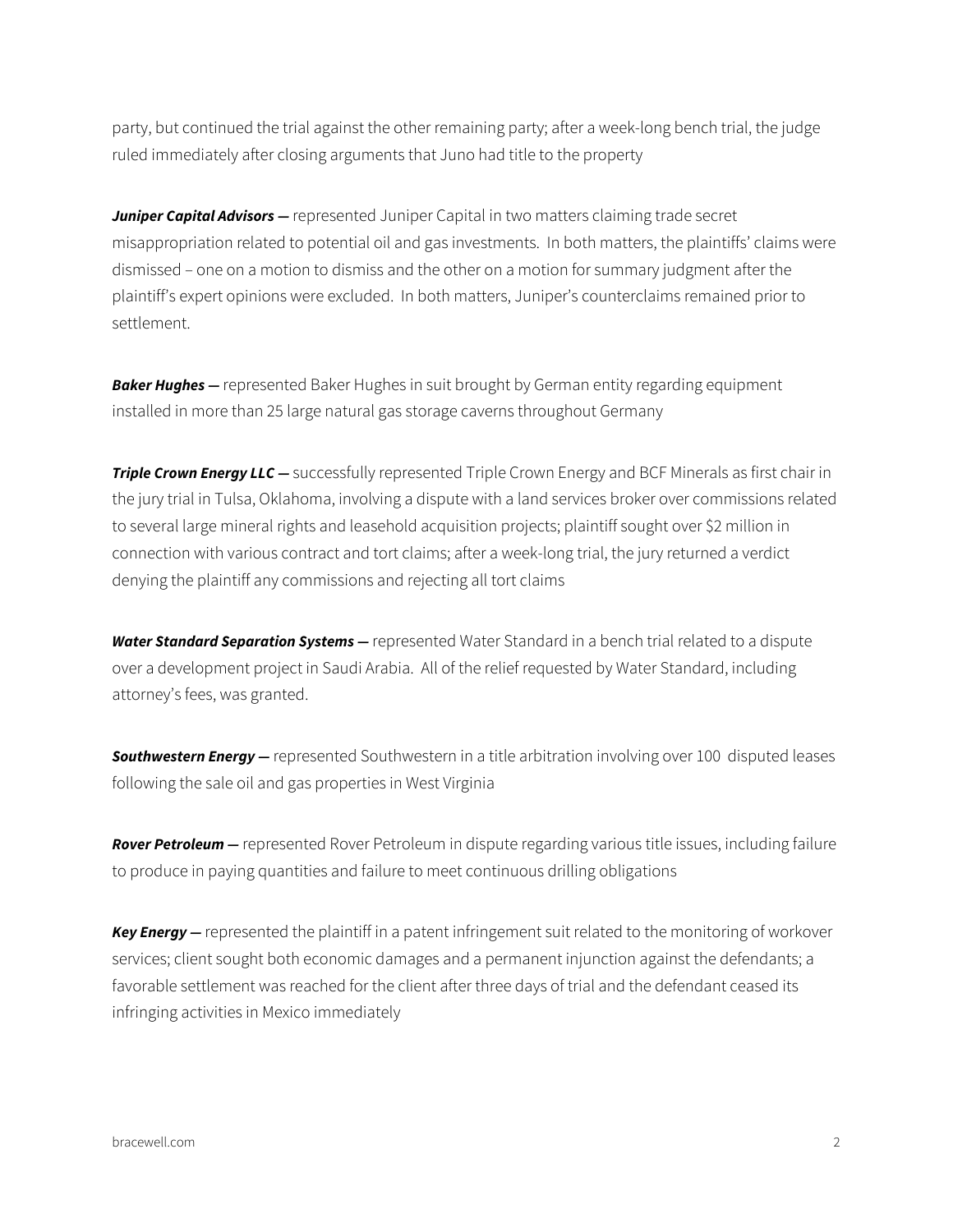*Charger Energy, Inc. —* represented an oilfield operator in a dispute with the joint operator in a gas field in East Texas; after a three-day arbitration, the client prevailed on its claims and defeated the claims asserted by the joint-operator

*Chart Industries, Inc. —* represented the manufacturer of brazed aluminum heat exchangers in a breach of contract and trade secret dispute involving technology used in cryogenic plants

*Tall City Exploration LLC —* represented in a dispute related to drag along rights in large sale of oil and gas assets

*AJ Lucas Group PTY Ltd. —* represented in a lawsuit seeking recovery of \$70 million in connection with investment in an East Texas oilfield

*Kinder Morgan, Inc. —* represented in a series of class action disputes alleging nuisance claims related to its operation of treating facilities in natural gas compressor stations; after defeating class certification, all cases were settled

**Vetco Gray Inc.** — represented in multiple summary judgment wins, establishing the validity of a reduced royalty rate license covering subsea well completion technology; Vetco prevailed in arbitration at the district court level and on appeal

*M&G Finanziaria S.r.l. —* representing a subsidiary of a large Italian conglomerate in a dispute relating to the construction of a large petrochemical plant; dispute includes claims made by and against the owner of the plant, the general contractor, several subcontractors and multiple materialmen

**PL Propylene LLC** — represented in an arbitration dispute with the EPC contractor regarding warranty claims raised by the owner and delay claims made by the EPC contractor; a favorable settlement was reached in mediation just two weeks before arbitration

*CIT Group —* represented as the lead defense attorney at a bench trial, which resulted in all of the plaintiff's claims being dismissed and granting all relief sought by CIT Group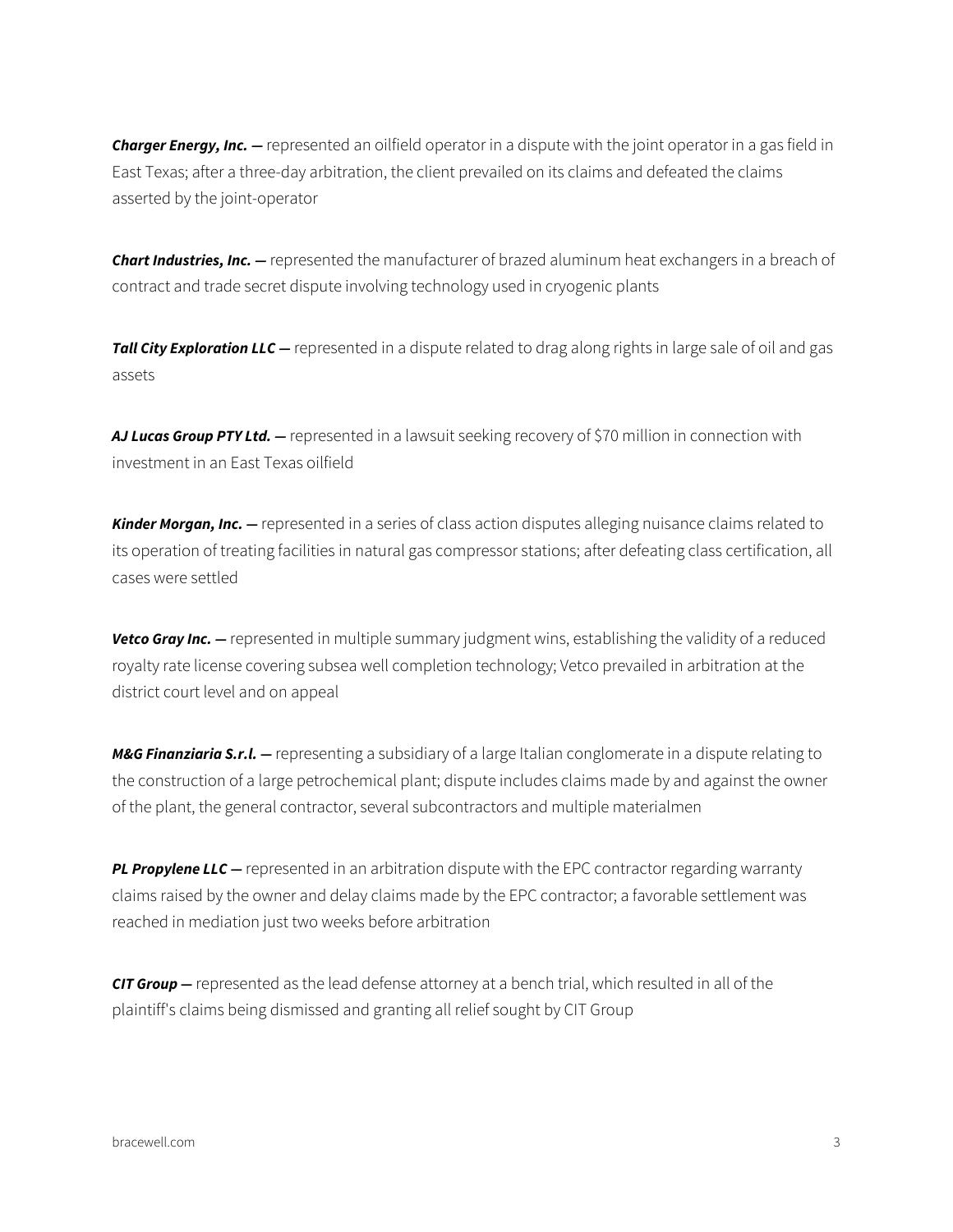*Catarina Salt Water Disposal, LLC —* represented in defense of a \$10 million claim for breach of a purchase and sale agreement related to oilfield service companies

*Progress Rail Services —* represented against claims of patent infringement; all claims were dismissed on summary judgment

*Classic Operating Co., LLC —* represented in defense of patent infringement claims related to horizontal drilling technology

**Pioneer Exploration, Ltd.** – represented in asserting claims against oilfield service company due to damaged wellbore

#### **Publications and Speeches**

Panelist for 2019 Harris County Civil/Appellate Bench Bar Conference.

"Texas Affirms The Promise of Off-Site Drilling," *Law360*, June 2017.

"Every Clause Matters: A Litigator's Perspective on O&G Contracts," 2017 *Texas Journal of Oil, Gas, and Energy Law* Symposium, February 9, 2017.

"Adverse Possession In The Oil Patch," *Oil & Gas Financial Journal*, December 8, 2016.

"Allocation Wells in Texas," *Denver Association of Petroleum Landmen, Annual Fall Land Institute*, November 17, 2016.

"PSA and Allocation Wells – The Current State of Play," *Law360*, October 21, 2016.

"From Classroom to Courtroom; Practical Tips to Help Prepare Associates for Their First Trial," *Texas Lawyer*, October 1, 2016.

"Contract by Email: How to Avoid Costly Claims in Today's Turbulent Market," *The Institute for Energy Law, Oil and Gas Practice Committee Luncheon*, November 16, 2015.

## **Education**